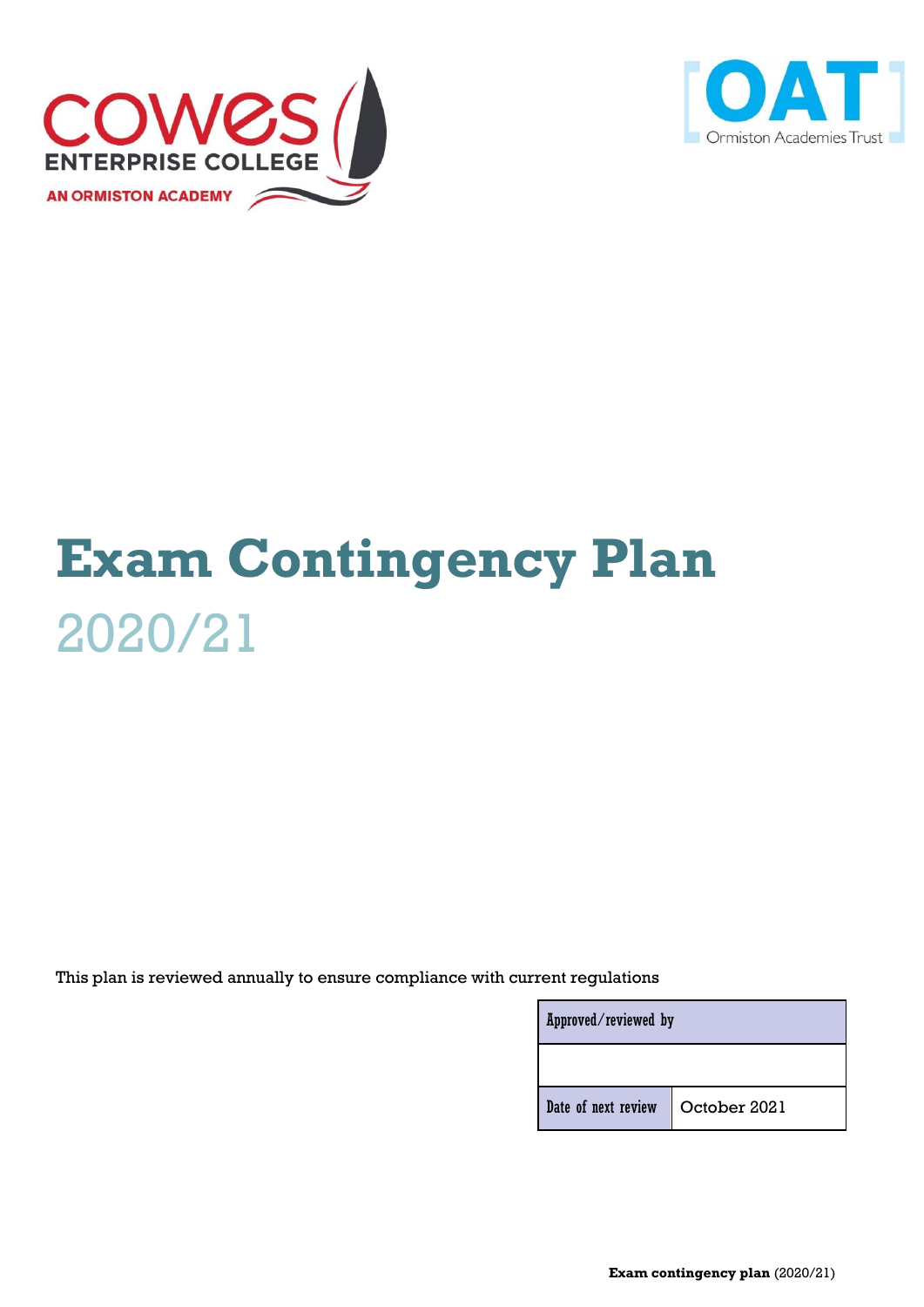# <span id="page-1-0"></span>**Key staff involved in contingency planning**

| Role                                       | Name(s)                              |
|--------------------------------------------|--------------------------------------|
| Head of centre                             | <b>Rachel Kitley</b>                 |
| Exams officer line manager (Senior Leader) | <b>Hazel Walker</b>                  |
| Exams officer                              | <b>Sarah Jones</b>                   |
| ALS lead/SENCo                             | <b>Lisa Pitman</b>                   |
| Senior leader(s)                           | <b>Chris Rice &amp; Hazel Walker</b> |
|                                            |                                      |
|                                            |                                      |
|                                            |                                      |
|                                            |                                      |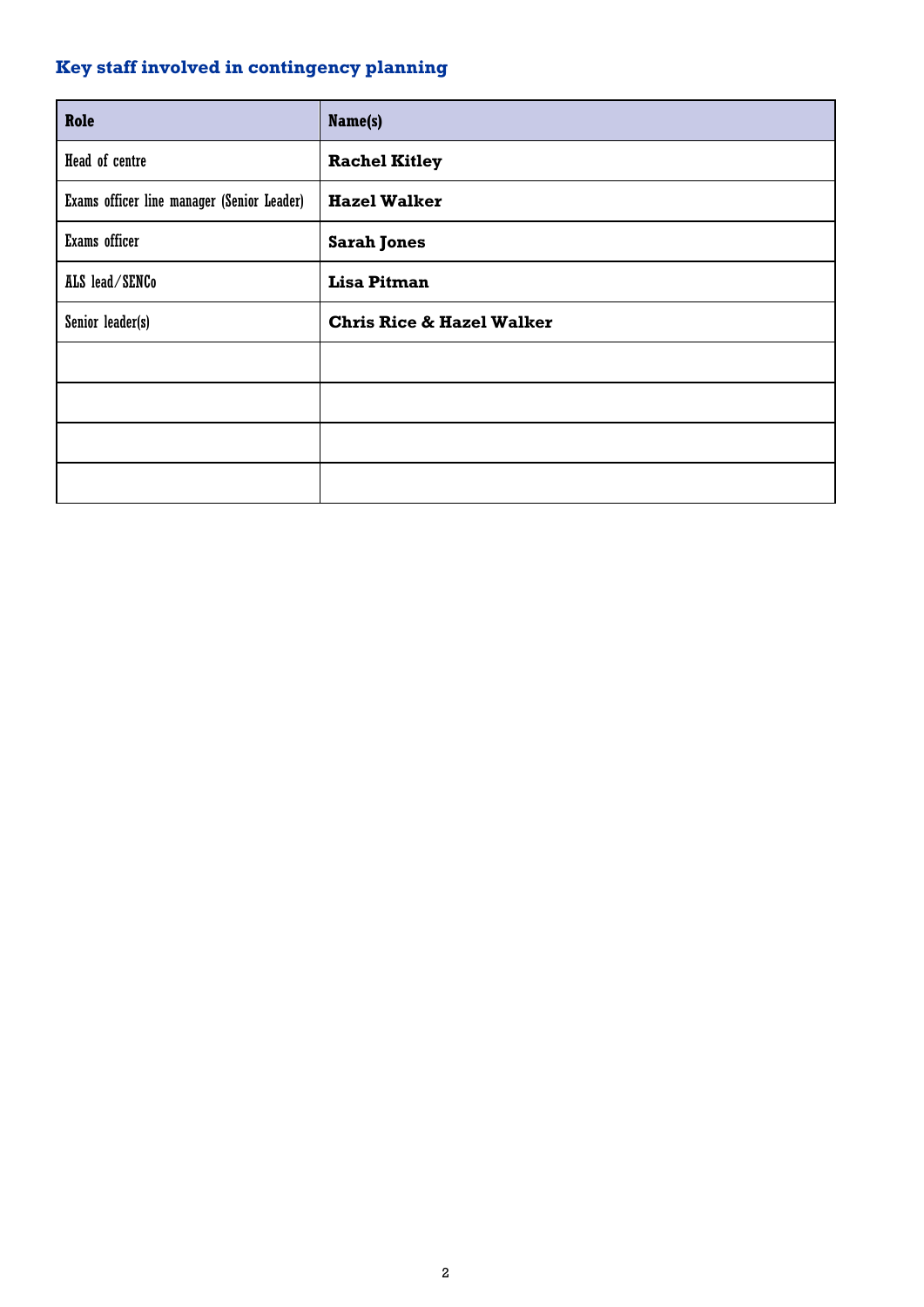# **Contents**

| 1.  | Exam officer extended absence at key points in the exam process (cycle)4                |  |  |  |
|-----|-----------------------------------------------------------------------------------------|--|--|--|
| 2.  | ALS lead/SENCo extended absence at key points in the exam cycle 5                       |  |  |  |
| 3.  |                                                                                         |  |  |  |
| 4.  | Invigilators - lack of appropriately trained invigilators or invigilator absence  6     |  |  |  |
| 5.  | Exam rooms - lack of appropriate rooms or main venues unavailable at short notice 6     |  |  |  |
| 6.  |                                                                                         |  |  |  |
| 7.  |                                                                                         |  |  |  |
| 8.  | Disruption of teaching time in the weeks before an exam – centre closed for an extended |  |  |  |
| 9.  | Candidates unable to take examinations because of a crisis - centre remains open 8      |  |  |  |
| 10. |                                                                                         |  |  |  |
| 11. |                                                                                         |  |  |  |
| 12. |                                                                                         |  |  |  |
| 13. |                                                                                         |  |  |  |
| 14. | Centre unable to distribute results as normal or facilitate post results services9      |  |  |  |
|     | Further guidance to inform procedures and implement contingency planning  10            |  |  |  |
|     |                                                                                         |  |  |  |
|     |                                                                                         |  |  |  |
|     | 7. Widespread national disruption to the taking of examinations / assessments 11        |  |  |  |
|     |                                                                                         |  |  |  |
|     |                                                                                         |  |  |  |
|     |                                                                                         |  |  |  |
|     |                                                                                         |  |  |  |
|     |                                                                                         |  |  |  |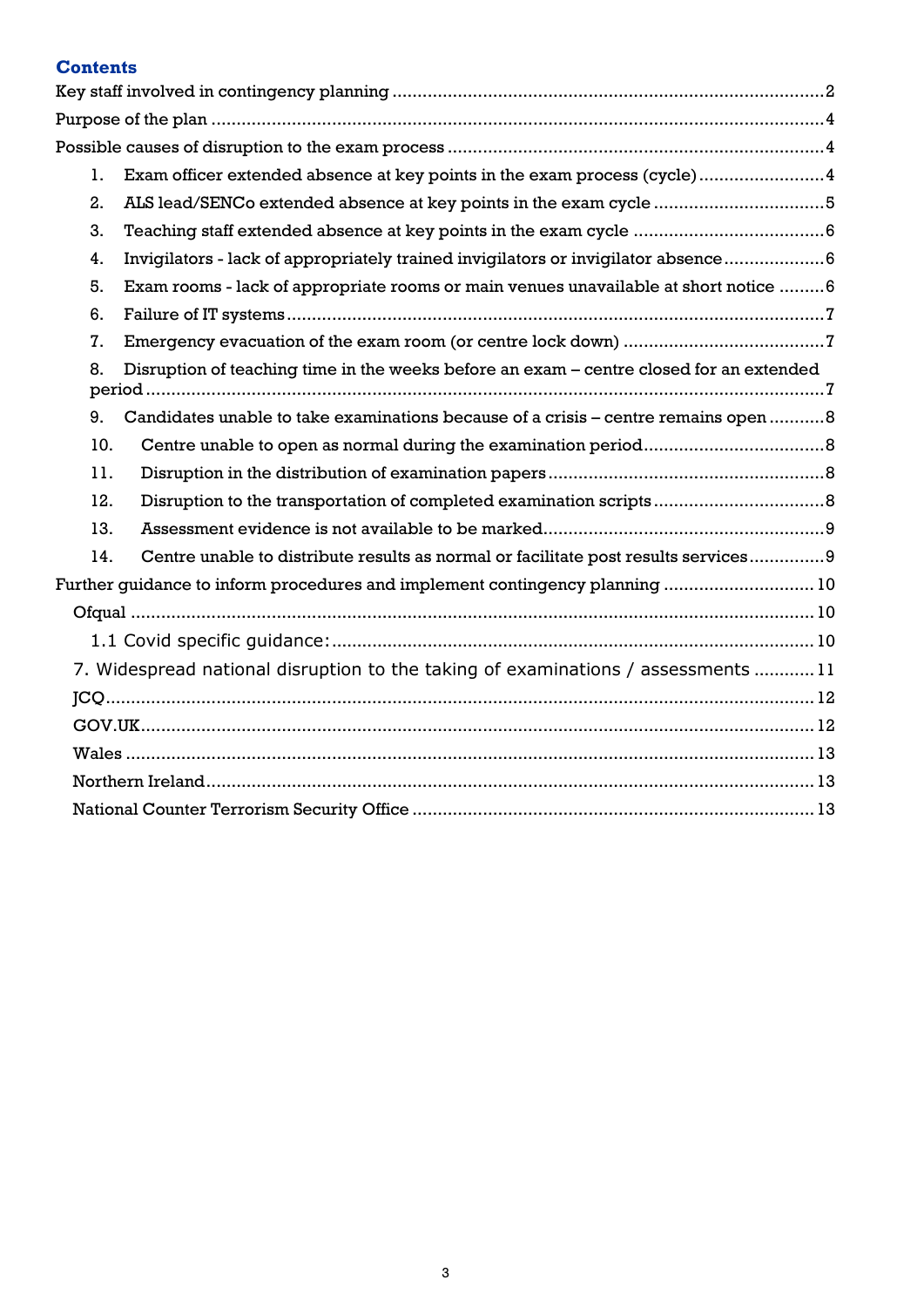# <span id="page-3-0"></span>**Purpose of the plan**

This plan examines potential risks and issues that could cause disruption to the exams process at Cowes Enterprise College. By outlining actions/procedures to be invoked in case of disruption it is intended to mitigate the impact these disruptions have on our exam process.

Alongside internal processes, this plan is informed by the **Ofqual** Exam system contingency plan: England, Wales and Northern Ireland which provides guidance in the publication What schools and colleges and other centres should do if exams or other assessments are seriously disrupted and the **JCQ** Joint Contingency Plan in the event of widespread disruption to the Examination System in England, Wales and Northern Ireland*.*

• This plan also confirms Cowes Enterprise College is compliant with the JCQ regulation (section 5.3, General Regulations for Approved Centres 2020-21) that the centre has in place a written examination contingency plan which covers all aspects of examination administration. This will allow members of the senior leadership team to act immediately in the event of an emergency or staff absence. The examination contingency plan should reinforce procedures in the event of the centre being unavailable for examinations, or on results day, owing to an unforeseen emergency.

# <span id="page-3-1"></span>**Possible causes of disruption to the exam process**

#### <span id="page-3-2"></span>**1. Exam officer extended absence at key points in the exam process (cycle)**

#### Criteria for implementation of the plan

*Key tasks required in the management and administration of the exam cycle not undertaken including:*

#### *Planning*

- *annual data collection exercise not undertaken to collate information on qualifications and awarding body specifications being delivered*
- *annual exams plan not produced identifying essential key tasks, key dates and deadlines*
- *sufficient invigilators not recruited*

#### *Entries*

- *awarding bodies not being informed of early/estimated entries which prompts release of early information required by teaching staff*
- *candidates not being entered with awarding bodies for external exams/assessment*
- *awarding body entry deadlines missed or late or other penalty fees being incurred*

#### *Pre-exams*

- *invigilators not trained or updated on changes to instructions for conducting exams*
- *exam timetabling, rooming allocation; and invigilation schedules not prepared*
- *candidates not briefed on exam timetables and awarding body information for candidates*
- *confidential exam/assessment materials and candidates' work not stored under required secure conditions*
- *internal assessment marks and samples of candidates' work not submitted to awarding bodies/external moderators*

#### *Exam time*

- *exams/assessments not taken under the conditions prescribed by awarding bodies*
- *required reports/requests not submitted to awarding bodies during exam/assessment periods, for example very late arrival, suspected malpractice, special consideration*
- *candidates' scripts not dispatched as required for marking to awarding bodies*

*Results and post-results*

• *access to examination results affecting the distribution of results to candidates*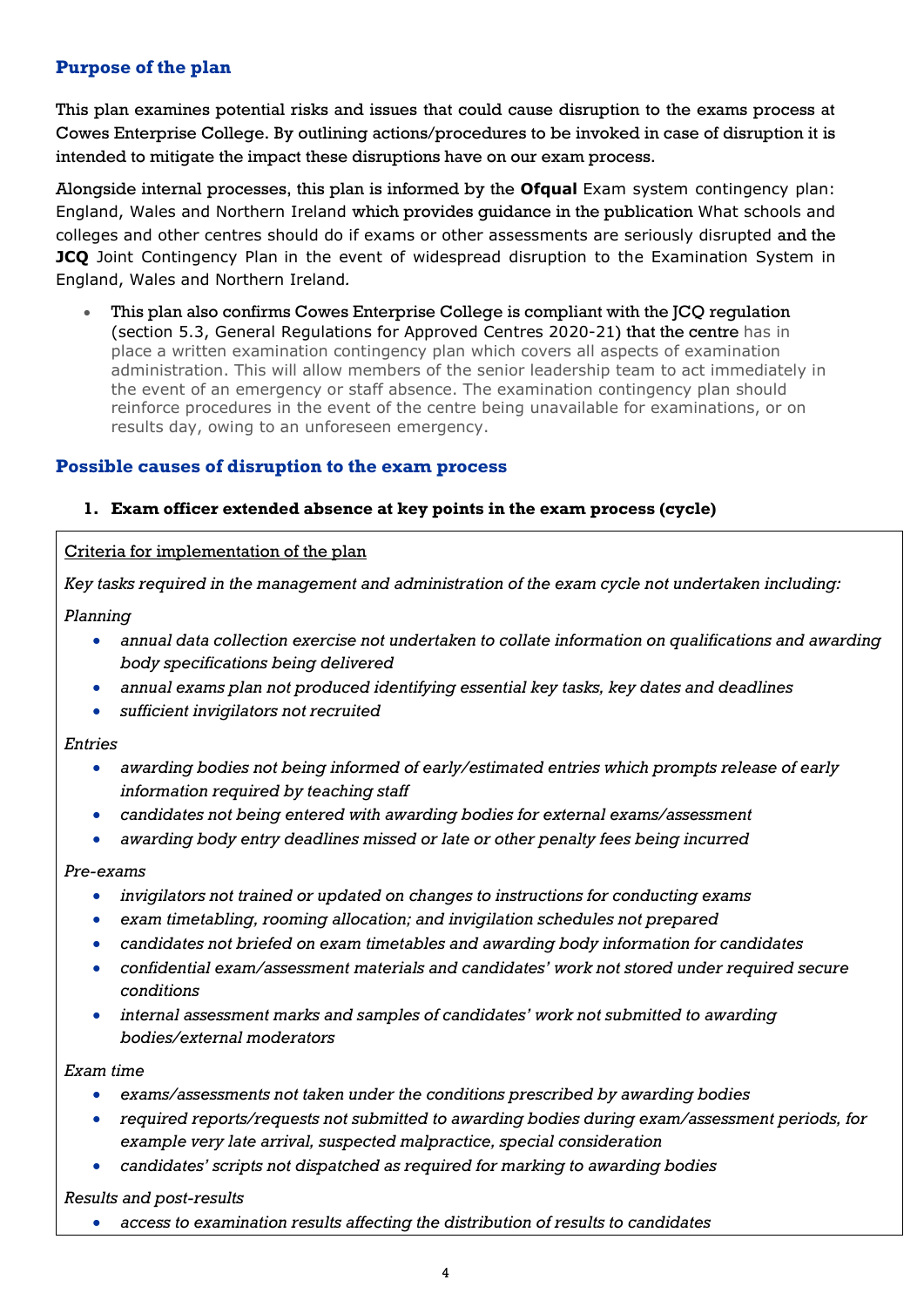• *the facilitation of the post-results services*

# Centre actions to mitigate the impact of the disruption

- The Exams Officer is to meet weekly with their line Manager/SLT link so that in the event of the long term absence SLT are aware of where the plans are at for the Exams Season and Entries.
- The Exams Officer to liaise with the Exams Assistant weekly so that the Exams Assistant has an overview of Exam Entries and Planning.
- There are two additional key holders for the Secure Cupboard and they also know the secure key pad code. There is a spare set of safe keys in the main College safe.
- If the Exams Officer is able to then they will communicate directly with the College daily either via email or telephone.
- In the event of the Exam Officer not being able to Communicate with the College then the member of the SLT will be the first line of contact for any Exam Queries, Entries and Exam Season planning.
- The Exams Officer publishes deadline dates in advance for Exam Entries, Coursework and Access Arrangements so that the SLT, DOL, DDOL and the SENCO can plan to these dates.
- If the Exams Officer is absent for Result Days then the Network Manager will download the results via A2C and inform SLT. The assessment manager/exams assistant will prepare the results for the Students.
- The Network Manager will have access to the Exams Officer passwords to be able to access the secure Exam Boards sites to be able to download results and moderator reports.

# <span id="page-4-0"></span>**2. ALS lead/SENCo extended absence at key points in the exam cycle**

# Criteria for implementation of the plan

*Key tasks required in the management and administration of the access arrangements process within the exam cycle not undertaken including:*

# *Planning*

- *candidates not tested/assessed to identify potential access arrangement requirements*
- *centre fails to recognise its duties towards disabled candidates as defined under the terms of the Equality Act 2010*
- *evidence of need and evidence to support normal way of working not collated*

#### *Pre-exams*

- *approval for access arrangements not applied for to the awarding body*
- *centre-delegated arrangements not put in place*
- *modified paper requirements not identified in a timely manner to enable ordering to meet external deadline*
- *staff (facilitators) providing support to access arrangement candidates not allocated and trained*

#### *Exam time*

• *access arrangement candidate support not arranged for exam rooms*

#### Centre actions to mitigate the impact of the disruption

- If the SENCO is on extended absence then the SEN admin assistant will inform the Exams Officer of any outstanding Access Arrangement applications. The Exams Officer will then source an alternative qualified assessor so that the applications can be submitted before the deadline date. The SEN teams will check that the evidence is collated for the application.
- On the SEN Register the SENCO includes all the information regarding modified papers and access arrangements for each qualifying student. The SENCO and Exams Officer meet weekly to discuss any additional changes or amendments in case of any extended SENCO absence.
- The SENCO and the Exams officer meet regularly to check the Access Arrangements are correct within the Examinations data base for students that require readers, extra time, scribes etc.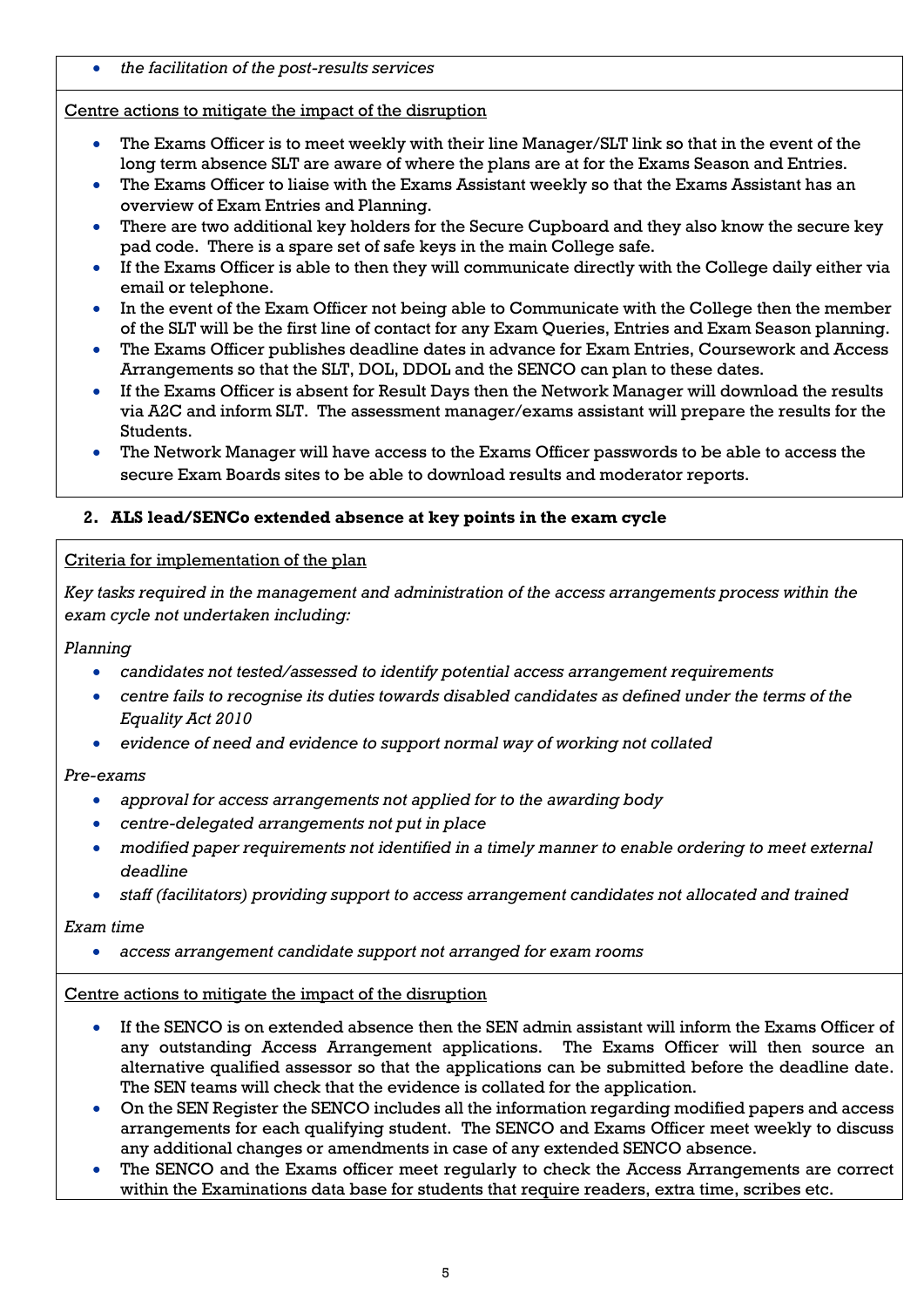The Exams Officer liaises with the Exams Assistant and Senior Invigilator in advance of the Exam Season to allocate rooms, scribes, readers and invigilators for Students with Access Arrangement. The information is communicated to Students and Parents in advance of the Exam Season.

# <span id="page-5-0"></span>**3. Teaching staff extended absence at key points in the exam cycle**

Criteria for implementation of the plan

*Key tasks not undertaken including:*

*Early/estimated entry information not provided to the exams officer on time; resulting in pre-release information not being received*

*Final entry information not provided to the exams officer on time; resulting in candidates not being entered for exams/assessments or being entered late/late or other penalty fees being charged by awarding bodies*

*Non-examination assessment tasks not set/issued/taken by candidates as scheduled*

*Candidates not being informed of centre assessed marks before marks are submitted to the awarding body and therefore not being able to consider appealing internal assessment decisions and requesting a review of the centre's marking*

*Internal assessment marks and candidates' work not provided to meet awarding body submission deadlines*

# Centre actions to mitigate the impact of the disruption

• Deadlines dates for the submission of estimated entries, pre-release information, exam entries and coursework are circulated to SLT, DOL, DDOL and SENCO in advance. If a DOL is absent for entries or assessment submission then the DDOL will be able to assist the Exams Officer in completion of these tasks.

# <span id="page-5-1"></span>**4. Invigilators - lack of appropriately trained invigilators or invigilator absence**

Criteria for implementation of the plan

*Failure to recruit and train sufficient invigilators to conduct exams*

*Invigilator shortage on peak exam days*

*Invigilator absence on the day of an exam*

Centre actions to mitigate the impact of the disruption

- The Exams Officer reviews the bank of invigilators continually throughout the year. If recruitment is needed we advertise in the IWCP. Before each Exam Season the invigilators are invited in to College for any training and information with regard to any changes with the JCQ Examination Guidelines.
- The Exams Officer with the Exams Assistant and Senior Invigilators plan in advance for the number of invigilators needed per exam and room. On peak days staff within College are also used or asked to be on standby in case of any emergencies either with rooming, students or invigilators.
- If an invigilator is absent then we have other invigilators on standby or College staff will be used as Exams are priority.

#### <span id="page-5-2"></span>**5. Exam rooms - lack of appropriate rooms or main venues unavailable at short notice**

Criteria for implementation of the plan

*Exams officer unable to identify sufficient/appropriate rooms during exams timetable planning*

*Insufficient rooms available on peak exam days*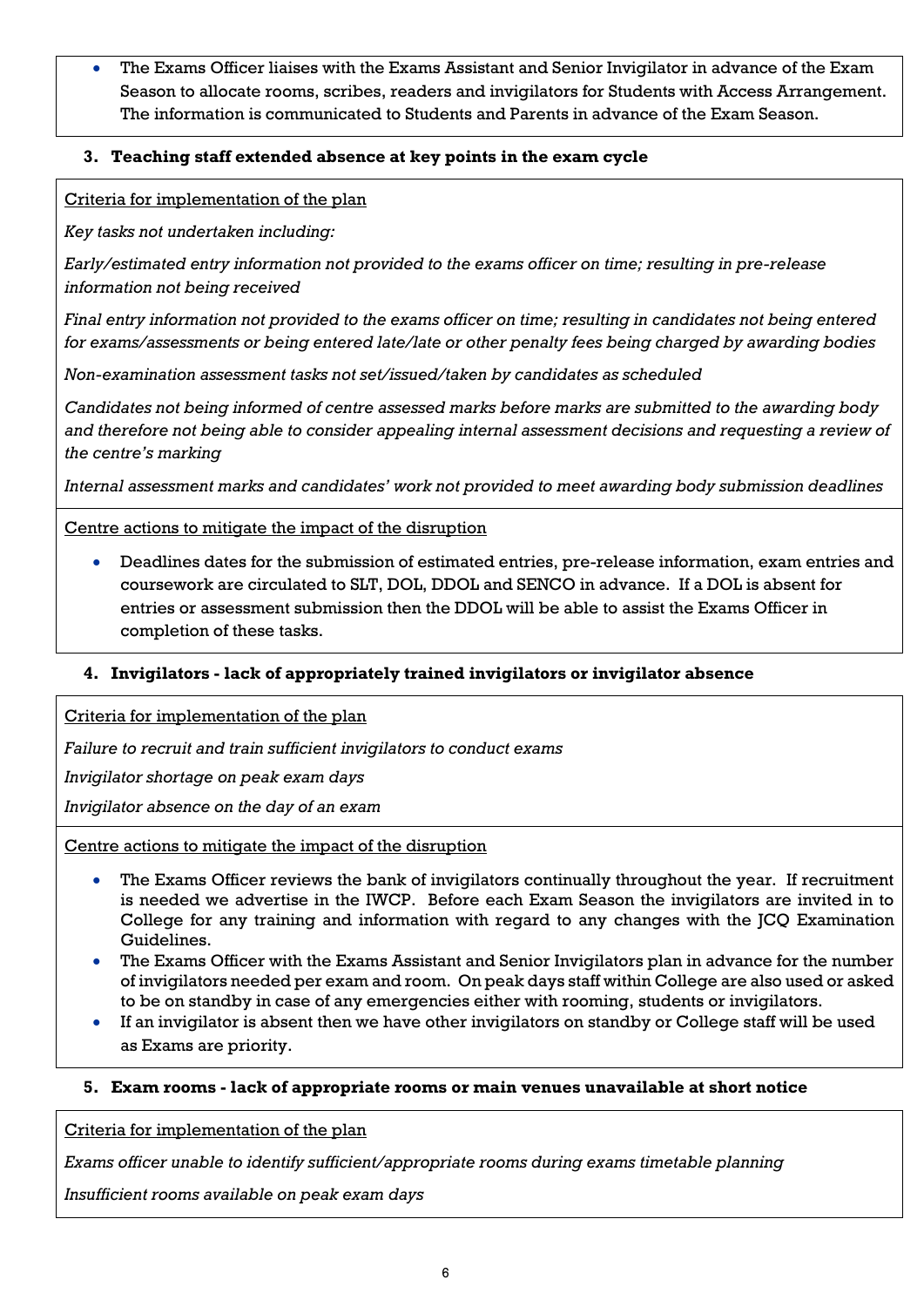*Main exam venues unavailable due to an unexpected incident at exam time*

Centre actions to mitigate the impact of the disruption

- The Exams Officer plans months ahead for rooming for the Exam Seasons as we hold exams in halls across a large site and also have a large amount of students that have Access Arrangements and require separate accommodation. Room closures are published in advance to all staff by the Exams Officer. The Exams Officer also has access to additional rooms within College in case of any emergencies with students.
- We follow the JCQ regulations for inclement weather or an unexpected incident during the Exam Season. We also have this information on our website. The Exams Officer will contact all the relevant Exam Boards.

# <span id="page-6-0"></span>**6. Failure of IT systems**

Criteria for implementation of the plan

*MIS system failure at final entry deadline*

*MIS system failure during exams preparation*

*MIS system failure at results release time*

Centre actions to mitigate the impact of the disruption

• The Exams Officer will contact all the relevant Exam Boards if there is a MIS failure at the time of exam entries, preparation or on result days. The Exams Officer takes all the Exam Board's contact and secure password information home during Exam Seasons and Results time in case of emergencies.

#### <span id="page-6-1"></span>**7. Emergency evacuation of the exam room (or centre lock down)**

Criteria for implementation of the plan

*Whole centre evacuation (or lock down) during exam time due to serious incident resulting in exam candidates being unable to start, proceed with or complete their exams*

Centre actions to mitigate the impact of the disruption

• To follow the Emergency Evacuation Policy

# <span id="page-6-2"></span>**8. Disruption of teaching time in the weeks before an exam – centre closed for an extended period**

Criteria for implementation of the plan

*Centre closed or candidates are unable to attend for an extended period during normal teaching or study supported time, interrupting the provision of normal teaching and learning*

Centre actions to mitigate the impact of the disruption

- Where there is disruption to teaching time and students miss teaching and learning, it remains the responsibility of centres to prepare students, as usual, for examinations.  $\Box$  in the case of modular courses, centres may advise candidates to sit examinations in an alternative series.  $\square$  centres should have plans in place to facilitate alternative methods of learning.
- The Exams Officer will contact all the relevant Exam Boards and will apply for Special Consideration for all the students affected.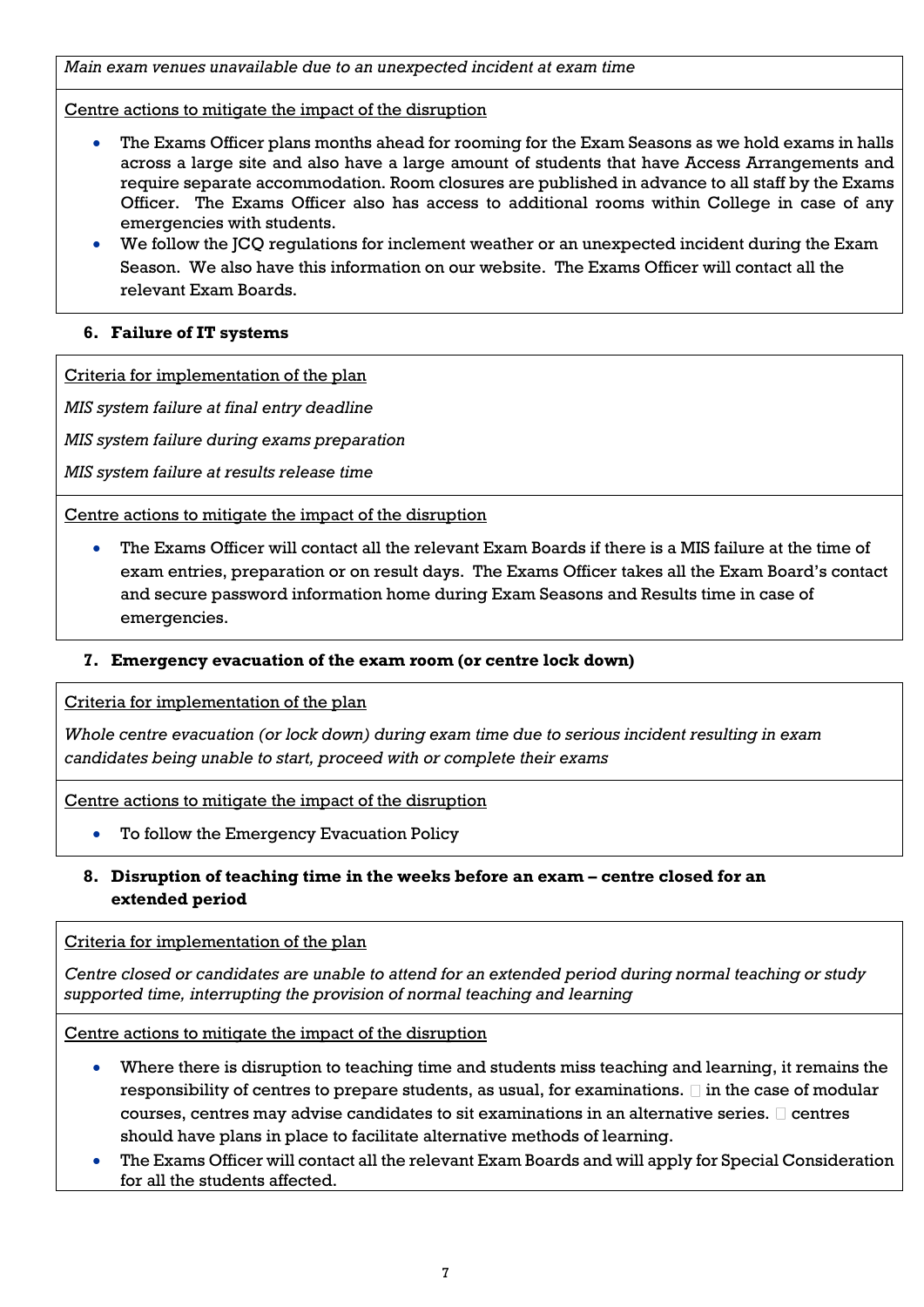The Centre to communicate with parents, carers and students about the potential for disruption to teaching time and plans to address this.

# <span id="page-7-0"></span>**9. Candidates unable to take examinations because of a crisis – centre remains open**

Criteria for implementation of the plan

*Candidates are unable to attend the examination centre to take examinations as normal*

Centre actions to mitigate the impact of the disruption

- The Exams Officer will contact the relevant Exam Boards and JCQ and ask for quidance. This guidance will be inherently followed. If needed, students will be kept in secure overnight accommodation either with a member of SLT or the exams officer. JCQ forms will be submitted. The Exam Paper will remain in the secure storage. Special Consideration will also be applied for if needed.
- The centre to communicate with relevant awarding organisations at the outset to make them aware of the issue. The centre to communicate with parents, carers and candidates regarding solutions to the issues.

#### <span id="page-7-1"></span>10. **Centre unable to open as normal during the examination period**

(including in the event of the centre being unavailable for examinations owing to an unforeseen emergency)

Criteria for implementation of the plan

*Centre unable to open as normal for scheduled examinations* 

Centre actions to mitigate the impact of the disruption

• The Exams Officer will contact all the relevant Exam Boards and inform them of the situation. The Exams office will follow the advice given. If necessary we will provide secure overnight accommodation for students either with a member of SLT or with the Exams Officer. JCQ forms will be submitted. Completed and uncompleted exam papers will be looked away in secure storage. Special Consideration will also be applied for if needed.

#### <span id="page-7-2"></span>**11. Disruption in the distribution of examination papers**

Criteria for implementation of the plan

*Disruption to the distribution of examination papers to the centre in advance of examinations*

Centre actions to mitigate the impact of the disruption

- The Exams Officer will contact Parcelforce if completed exam papers are not collected on the day specified. The papers will remain in secure storage. If Parcelforce fail to collect on the next working day then the Exams Officer will take the exam papers to the Parcelforce depot and gain receipt of postage.
- The Exams Officer to communicate with awarding bodies to organise alternative delivery and transportation of papers

#### <span id="page-7-3"></span>**12. Disruption to the transportation of completed examination scripts**

Criteria for implementation of the plan

*Delay in normal collection arrangements for completed examination scripts/assessment evidence*

Centre actions to mitigate the impact of the disruption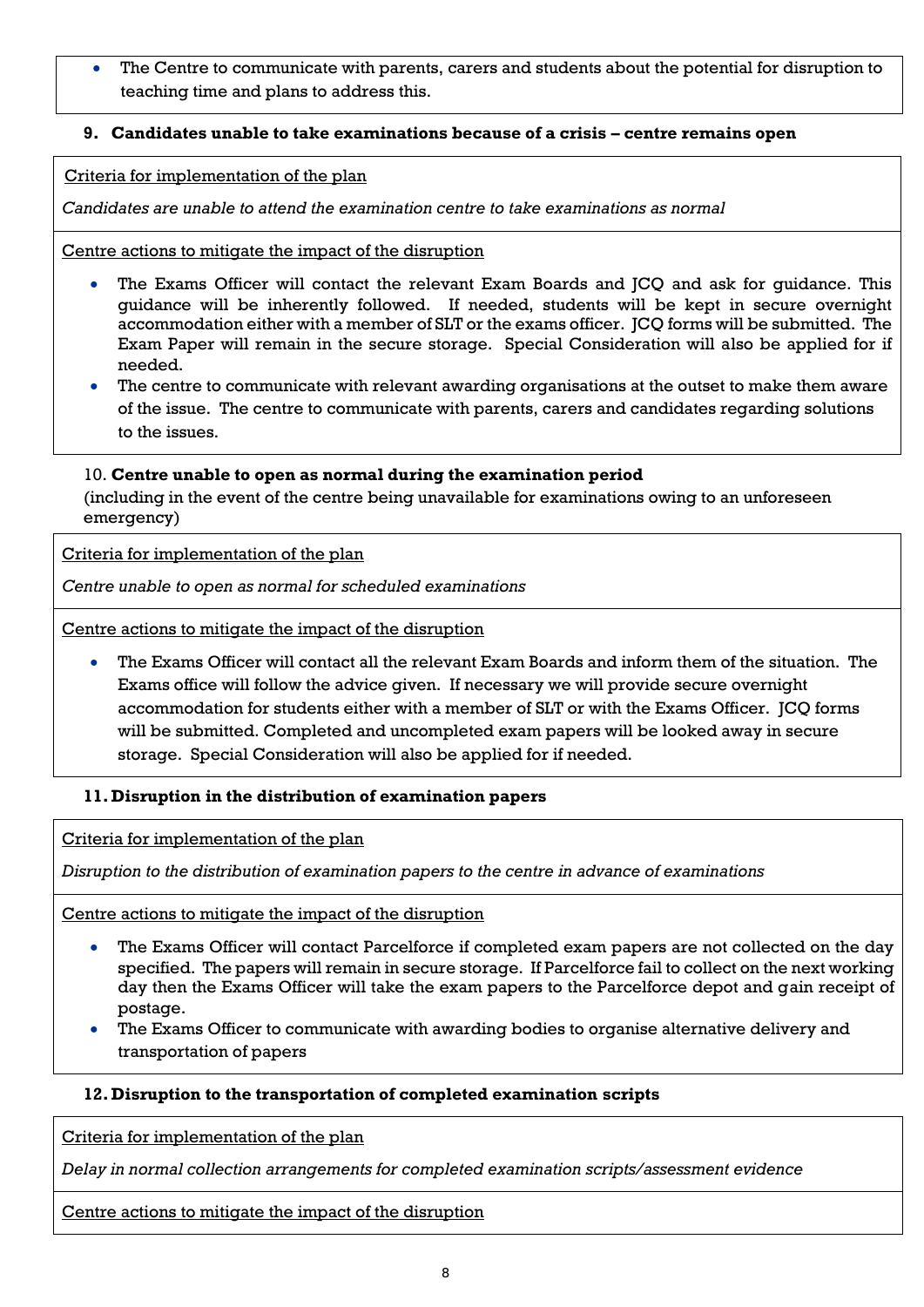- The Exams Officer will contact Parcelforce if completed exam papers are not collected on the day specified. The papers will remain in secure storage. If Parcelforce fail to collect on the next working day then the Exams Officer will take the exam papers to the Parcelforce depot and gain receipt of postage.
- The Exams Officer to communicate with awarding bodies to organise alternative delivery and transportation of papers

#### <span id="page-8-0"></span>**13.Assessment evidence is not available to be marked**

Criteria for implementation of the plan

*Large scale damage to or destruction of completed examination scripts/assessment evidence before it can be marked*

*Completed examination scripts/assessment evidence does not reach awarding organisations*

Centre actions to mitigate the impact of the disruption

- The Exams Officer will contact the relevant exam boards and inform them of the situation and follow the guidance given. All the relevant documentation will be completed and Special Consideration submitted for all the students involved. The Exams Officer will also inform SLT and follow any additional instruction given. All evidence will be locked away securely until the exam boards have completed their investigations.
- It is the responsibility of the Head of Centre to communicate this immediately to the relevant awarding bodies and subsequently to students and their parents or carers.

# <span id="page-8-1"></span>14. **Centre unable to distribute results as normal or facilitate post results services**

(including in the event of the centre being unavailable on results day owing to an unforeseen emergency)

Criteria for implementation of the plan

*Centre is unable to access or manage the distribution of results to candidates, or to facilitate post-results services*

Centre actions to mitigate the impact of the disruption

• The Exams Officer will have a contingency plan for a different venue on results day if results are not able to be distributed from CEC. Any changes to venue will be published on our website and a text message sent to students. The Exams Officer will have all the exam boards contact details and secure logins at home in case of any emergency in relation to accessing and distributing results or the post results services.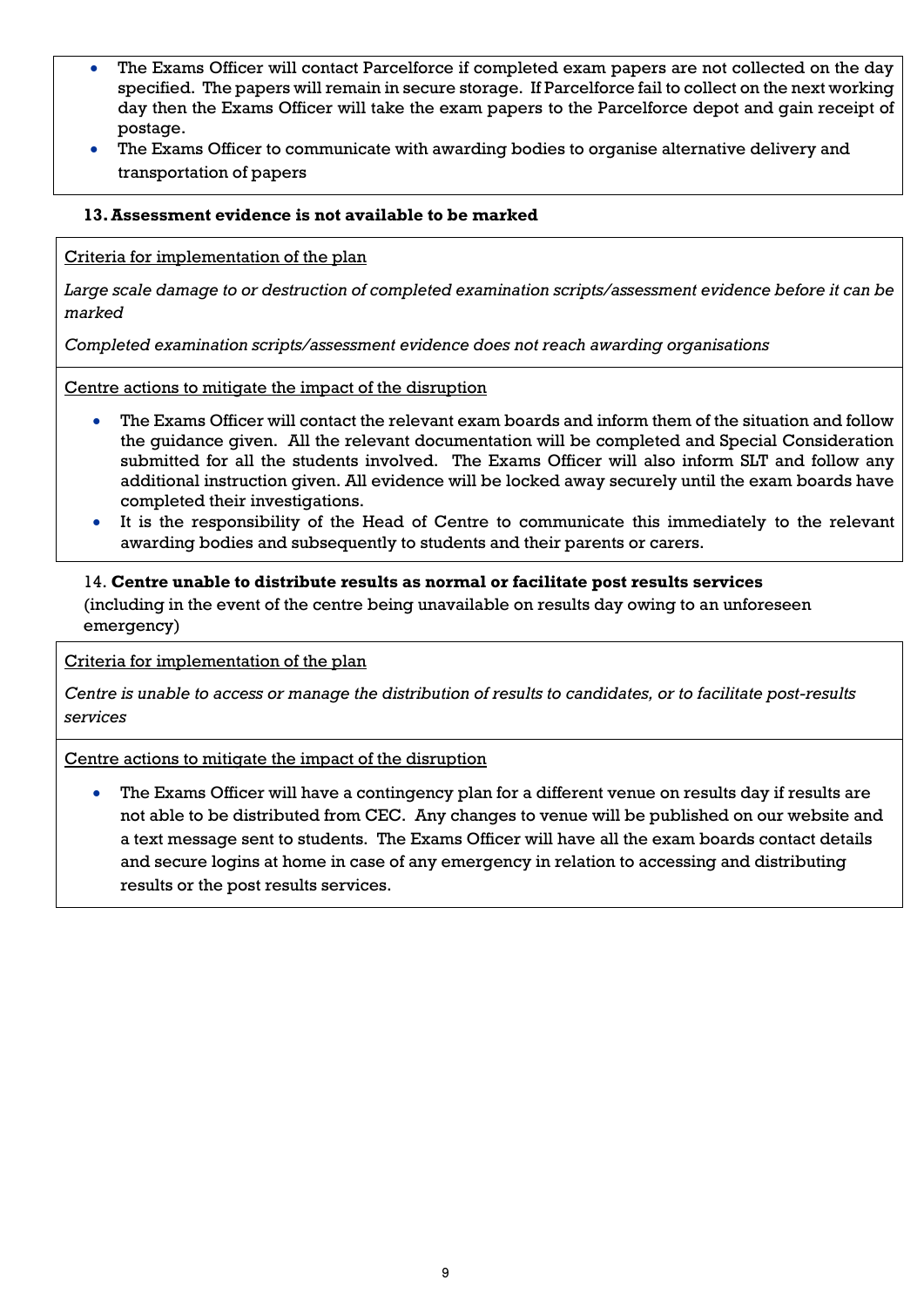# <span id="page-9-0"></span>**Further guidance to inform procedures and implement contingency planning**

#### <span id="page-9-1"></span>**Ofqual**

#### **What schools and colleges and other centres should do if exams or other assessments are seriously disrupted**

#### **1. Contingency planning**

You should prepare for possible disruption to exams and other assessments and make sure your staff are aware of these plans.

When drafting contingency plans, you should consider the following guidance:

#### <span id="page-9-2"></span>**1.1 Covid specific guidance:**

- [Guidance](https://www.gov.uk/government/collections/guidance-for-schools-coronavirus-covid-19#safe-working-and-protective-measures) for schools Covid-19 from the Department for Education in England (subject to frequent updates as the situation changes)
- [Responsibility](https://www.gov.uk/government/publications/responsibility-for-autumn-gcse-as-and-a-level-exam-series) for autumn GCSE, AS and A level exam series from the Department for Education in England
- Action for FE [Colleges](https://www.gov.uk/government/publications/coronavirus-covid-19-maintaining-further-education-provision) from the Department for Education in England
- Public health [guidance](https://www.gov.uk/government/publications/responsibility-for-autumn-gcse-as-and-a-level-exam-series/public-health-arrangements-for-autumn-exams) to support autumn exams from the Department for Education
- Education and childcare: [coronavirus](https://gov.wales/education-coronavirus) from Welsh Government
- Covid-19 guidance for school and [educational](https://www.education-ni.gov.uk/publications/coronavirus-covid-19-guidance-school-and-educational-settings-northern-ireland) settings from Department of Education in Northern Ireland

#### **1.2 General contingency guidance**

- [Emergency](https://www.gov.uk/guidance/emergencies-and-severe-weather-schools-and-early-years-settings) planning and response from the Department for Education in England
- Opening and closing [local-authority-maintained](https://www.gov.uk/government/publications/school-organisation-maintained-schools) schools from the Department for Education in England
- [Exceptional](https://www.education-ni.gov.uk/articles/exceptional-closure-days) closure days from the Department of Education in Northern Ireland
- Checklist [exceptional](https://www.education-ni.gov.uk/publications/checklist-exceptional-closure-schools) closure of schools from the Department of Education in Northern Ireland
- School [closures](https://gov.wales/opening-schools-extremely-bad-weather-guidance-schools) from NI Direct
- Opening schools in [extremely](https://gov.wales/opening-schools-extremely-bad-weather-guidance-schools) bad weather guidance for schools from the Welsh Government
- [Procedures](https://www.gov.uk/government/publications/bomb-threats-guidance) for handling bomb threats from the National Counter Terrorism Security Office.

#### **2. Disruption to assessments or exams**

In the absence of any instruction from the relevant awarding organisation, you should make sure that any exam or timetabled assessment takes place if it is possible to hold it. This may mean relocating to alternative premises.

You should discuss alternative arrangements with your awarding organisation if:

- the exam or assessment cannot take place
- a student misses an exam or loses their assessment due to an emergency, or other event, outside of the student's control

See also:

#### • JCQ Joint Contingency Plan for the [Examination](https://www.jcq.org.uk/exams-office/other-documents/jcq-joint-contingency-plan/) System in England, Wales and Northern Ireland

#### **3. Steps you should take**

#### **3.1 Exam planning**

Review contingency plans well in advance of each exam or assessment series. Consider how, if the contingency plan is invoked, you will comply with the awarding organisation's requirements.

#### **3.2 In the event of disruption**

- 1. Contact the relevant awarding organisation and follow its instructions.
- 2. Take advice, or follow instructions, from relevant local or national agencies in deciding whether your centre is able to open.
- 3. Identify whether the exam or timetabled assessment can be sat at an alternative venue, in agreement with the relevant awarding organisation, ensuring the secure transportation of questions papers or assessment materials to the alternative venue.
- 4. Where accommodation is limited, prioritise students whose progression will be severely delayed if they do not take their exam or timetabled assessment when planned.
- 5. In the event of an evacuation during an examination please refer to JCQ's Centre [emergency](https://www.jcq.org.uk/exams-office/ice---instructions-for-conducting-examinations/centre-emergency-evacuation-procedure) [evacuation](https://www.jcq.org.uk/exams-office/ice---instructions-for-conducting-examinations/centre-emergency-evacuation-procedure) procedure.
- 6. Communicate with parents, carers and students any changes to the exam or assessment timetable or to the venue.
- 7. Communicate with any external assessors or relevant third parties regarding any changes to the exam or assessment timetable.

#### **3.3 After the exam**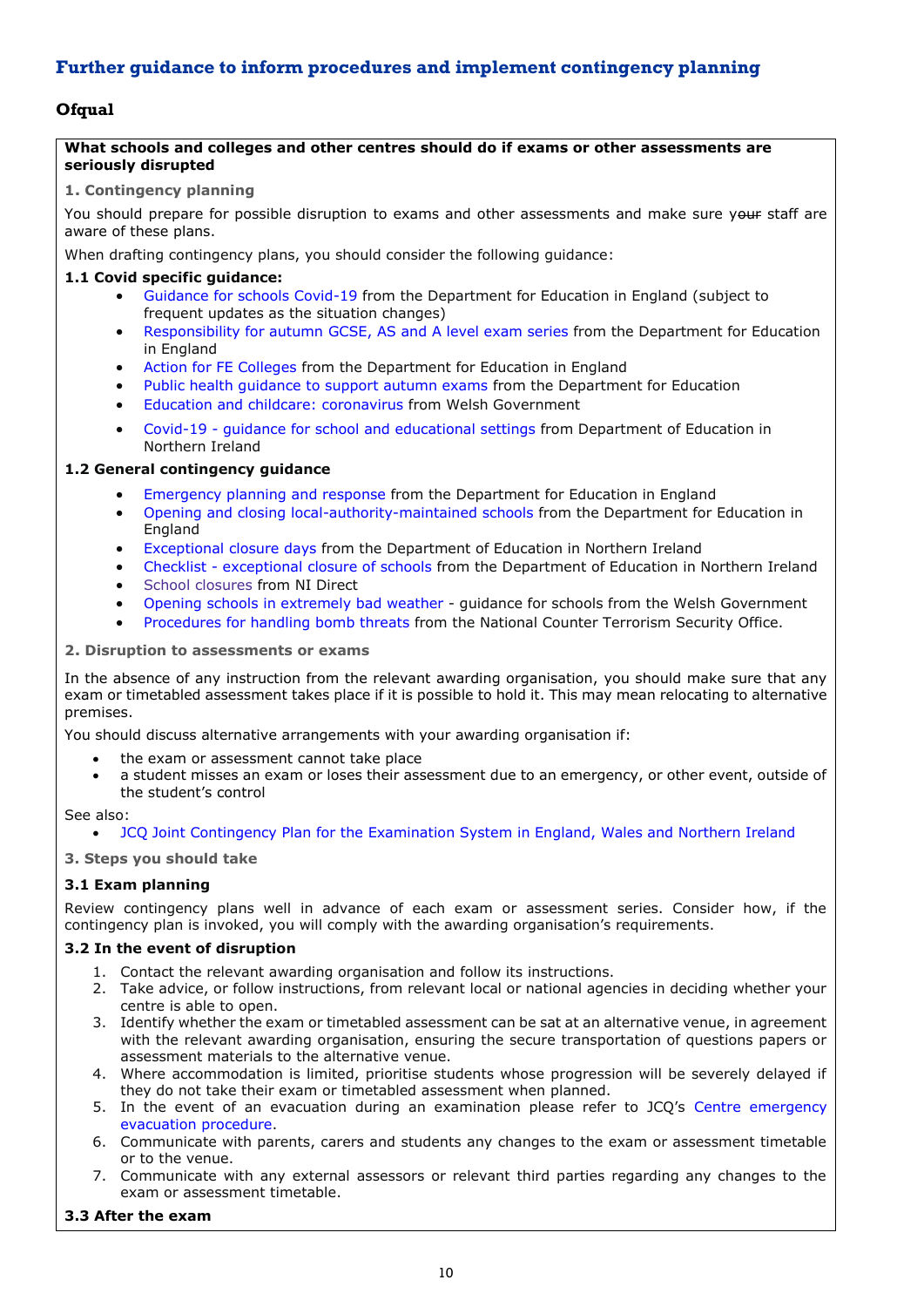- 1. Consider whether any students' ability to take the assessment or demonstrate their level of attainment has been materially affected and, if so, apply for special consideration.
- 2. Advise students, where appropriate, of the opportunities to take their exam or assessment at a later date.
- 3. Ensure that scripts are stored under secure conditions.
- 4. Return scripts to awarding organisations in line with their instructions. Never make alternative arrangements for the transportation of completed exam scripts, unless told to do so by the awarding organisation.
- **4. Steps the awarding organisation should take**

#### **4.1 Exam planning**

- 1. Establish and maintain, and at all times comply with, an up-to-date, written contingency plan.
- 2. Ensure that the arrangements in place with centres and other third parties enable them to deliver and award qualifications in accordance with their conditions of recognition.

#### **4.2 In the event of disruption**

- Take all reasonable steps to mitigate any adverse effect, in relation to their qualifications, arising from any disruption.
- Provide effective guidance to any of their centres delivering qualifications.
- Ensure that where an assessment must be completed under specified conditions, students complete the assessment under those conditions (other than where any reasonable adjustments or special considerations require alternative conditions).
- Promptly notify the relevant regulators about any event which could have an adverse effect on students, standards or public confidence.
- Coordinate its communications with the relevant regulators where the disruption has an impact on multiple centres or a wide range of learners.

#### **4.3 After the exam**

Consider any requests for special consideration for affected students. For example, those who may have lost their internally assessed work or whose performance in assessments or exams could have been affected by the disruption.

**5. If any students miss an exam or are disadvantaged by the disruption**

If some of the students have been adversely affected by the disruption, you should ask the awarding organisation about applying for special consideration.

Decisions about special consideration, when it is or is not appropriate, is for each awarding organisation to make. Their decisions might be different for different qualifications and for different subjects. See also:

#### • JCQ's guidance on special [considerations](https://www.jcq.org.uk/exams-office/access-arrangements-and-special-consideration/regulations-and-guidance)

#### **6. Wider communications**

The regulators, [Ofqual](https://www.gov.uk/ofqual) in England, [Qualifications](http://qualificationswales.org/) Wales in Wales and [CCEA](http://ccea.org.uk/) in Northern Ireland, will share timely and accurate information, as required, with awarding organisations, government departments and other stakeholders.

The [Department](https://www.gov.uk/government/organisations/department-for-education) for Education in England, the [Department](https://www.education-ni.gov.uk/) of Education in Northern Ireland and the [Welsh](http://gov.wales/topics/educationandskills/?lang=en) [Government](http://gov.wales/topics/educationandskills/?lang=en) will inform the relevant government ministers as soon as it becomes apparent that there will be significant local or national disruption; and ensure that they are kept updated until the matter is resolved.

Awarding organisations will alert the [Universities](https://www.ucas.com/) and Colleges Admissions Service (UCAS) and the [Central](http://www.cao.ie/) [Applications](http://www.cao.ie/) Office (CAO) about any impact of the disruption on their deadlines and liaise regarding student progression to further and higher education.

Awarding organisations will alert relevant professional bodies or employer groups if the impact of disruption particularly affects them.

<span id="page-10-0"></span>**7. Widespread national disruption to the taking of examinations / assessments**

The governments' view across England, Wales and Northern Ireland is education should continue in 2020/21 with schools remaining open and that examinations and assessments will go ahead in both autumn 2020 and summer 2021.

As education is devolved, in the event of any widespread sustained national disruption to examinations or assessments, national government departments will communicate with regulators, awarding organisations and centres prior to a public announcement. Regulators will provide advice to government departments on implications for exam timetables.

We will update this page as necessary should national disruption occur with any further relevant links.

(Ofqual guidance extract above taken directly from the Exam system contingency plan: England, Wales and Northern Ireland - What schools and colleges and other centres should do if exams or other assessments are seriously disrupted (updated 01 October 2020) [https://www.gov.uk/government/publications/exam-system-contingency-plan-england-wales-and-northern](https://www.gov.uk/government/publications/exam-system-contingency-plan-england-wales-and-northern-ireland/what-schools-and-colleges-should-do-if-exams-or-other-assessments-are-seriously-disrupted)[ireland/what-schools-and-colleges-should-do-if-exams-or-other-assessments-are-seriously-disrupted](https://www.gov.uk/government/publications/exam-system-contingency-plan-england-wales-and-northern-ireland/what-schools-and-colleges-should-do-if-exams-or-other-assessments-are-seriously-disrupted))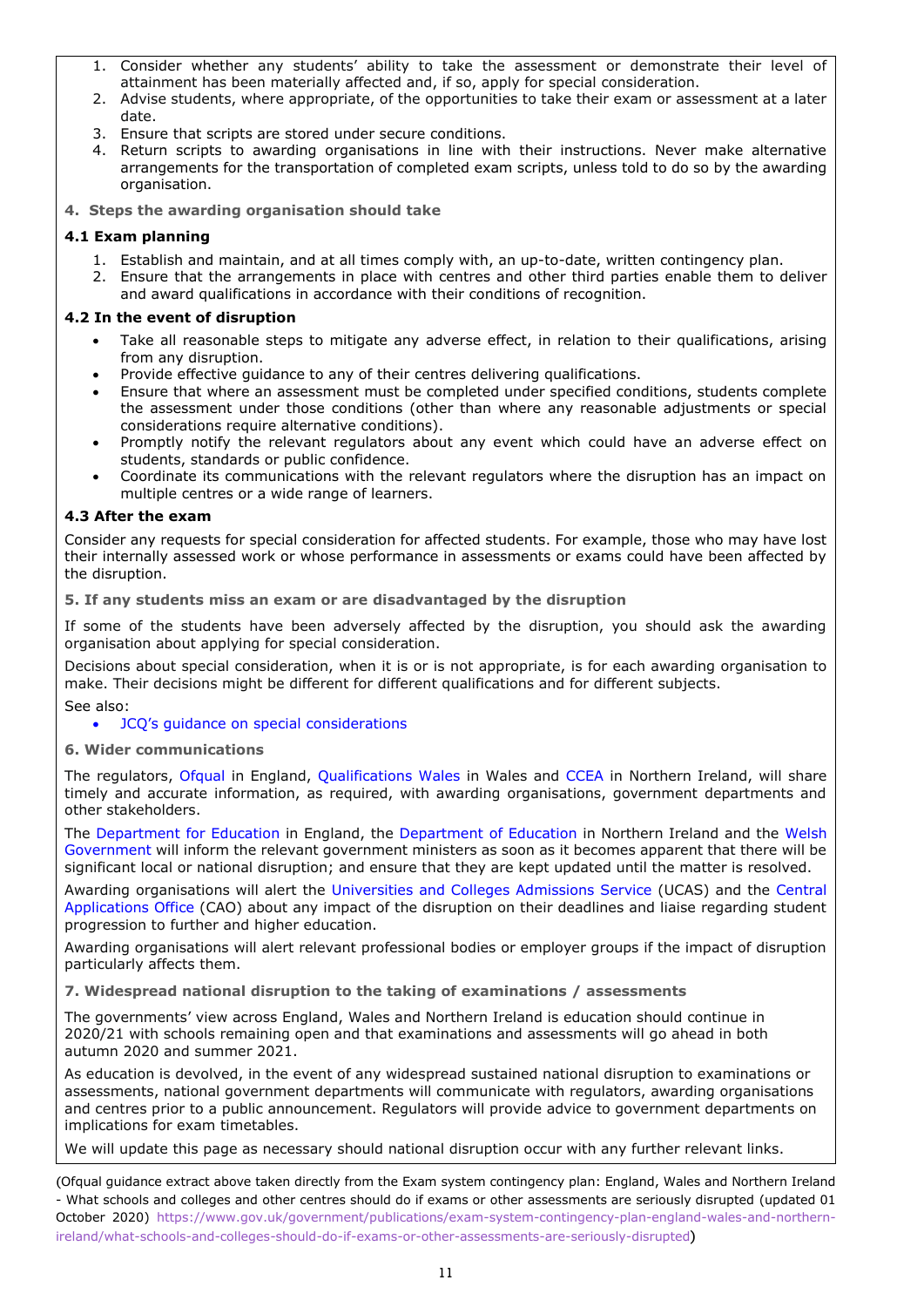<span id="page-11-0"></span>15.1 The qualification regulators, JCQ and government departments responsible for education have prepared and agreed information for schools and colleges in the event of examinations being seriously disrupted. This jointly agreed information will ensure consistency of response in the event of major disruption to the examinations system affecting significant numbers of candidates.

Further information may be found at: [https://www.gov.uk/government/publications/exam-system-contingency](https://www.gov.uk/government/publications/exam-system-contingency-plan-england-wales-and-northern-ireland/what-schools-and-colleges-should-do-if-exams-or-other-assessments-are-seriously-disrupted)[plan-england-wales-and-northern-ireland/what-schools-and-colleges-should-do-if-exams-or-other-assessments](https://www.gov.uk/government/publications/exam-system-contingency-plan-england-wales-and-northern-ireland/what-schools-and-colleges-should-do-if-exams-or-other-assessments-are-seriously-disrupted)[are-seriously-disrupted](https://www.gov.uk/government/publications/exam-system-contingency-plan-england-wales-and-northern-ireland/what-schools-and-colleges-should-do-if-exams-or-other-assessments-are-seriously-disrupted)

15.2 In addition, awarding bodies have their own well-established contingency plans in place to respond to disruptions. It is important that exams officers who are facing disruption liaise directly with the relevant awarding body/bodies.

15.3 Centres should prepare plans for any disruption to examinations as part of their general emergency planning. It is important to ensure that relevant centre staff are familiar with the plan. Consideration should be given as to how these arrangements will be communicated to candidates, parents and staff should disruption to examinations occur.

15.4 In the event that the head of centre decides the centre cannot be opened for scheduled examinations, the relevant awarding body must be informed as soon as possible. Awarding bodies will be able to offer advice regarding the alternative arrangements for conducting examinations that may be available and the options for candidates who have not been able to take scheduled examinations.

15.5 The awarding bodies will designate a 'contingency day' for examinations, summer 2021. This is consistent with the qualification regulators' document Exam system contingency plan: England, Wales and Northern Ireland: <https://www.gov.uk/government/publications/exam-system-contingency-plan-england-wales-and-northern-ireland>

The designation of a 'contingency day' within the common examination timetable is in the event of national or significant local disruption to examinations. It is part of the awarding bodies' standard contingency planning for examinations.

In the event of national disruption to a day of examinations in summer 2021, the awarding bodies will liaise with the qualification regulators and government departments to agree the most appropriate option for managing the impact. As a last resort the affected examinations will be rescheduled. Although every effort would be taken to keep the impact to a minimum, it is possible that there could be more than one timetable date affected following the disruption, up to and including the contingency day. Centres will be alerted if it is agreed to reschedule the examinations and the affected candidates will be expected to make themselves available in such circumstances. The decision regarding the rescheduling of examinations will always rest with the awarding body. The centre must conduct the examination on the scheduled date unless instructed to do otherwise by the awarding body.

Where candidates choose not to be available for the rescheduled examination(s) for reasons other than those traditionally covered by special consideration, they will not be eligible for enhanced grading arrangements. Centres must therefore ensure candidates and parents are aware of this contingency arrangement so that they may take it into account when making their plans for the summer. However, the awarding bodies will not insist upon candidates being available throughout the entire timetable period as a matter of course.

(JCQ guidance above taken directly from Instructions for Conducting Examinations 2020-2021 [http://www.jcq.org.uk/exams-office/ice---instructions-for-conducting-examinations,](http://www.jcq.org.uk/exams-office/ice---instructions-for-conducting-examinations) section 15, Contingency planning)

JCQ Joint Contingency Plan [www.jcq.org.uk/exams-office/other-documents](http://www.jcq.org.uk/exams-office/other-documents)

General Regulations for Approved Centres [www.jcq.org.uk/exams-office/general-regulations](http://www.jcq.org.uk/exams-office/general-regulations)

Guidance notes on alternative site arrangements [www.jcq.org.uk/exams-office/online-forms](http://www.jcq.org.uk/exams-office/online-forms)

Guidance notes for transferred candidates [www.jcq.org.uk/exams-office/online-forms](http://www.jcq.org.uk/exams-office/online-forms)

Instructions for Conducting Examinations [www.jcq.org.uk/exams-office/ice---instructions-for-conducting](http://www.jcq.org.uk/exams-office/ice---instructions-for-conducting-examinations)[examinations](http://www.jcq.org.uk/exams-office/ice---instructions-for-conducting-examinations) 

A guide to the special consideration process [www.jcq.org.uk/exams-office/access-arrangements-and-special](http://www.jcq.org.uk/exams-office/access-arrangements-and-special-consideration/regulations-and-guidance)[consideration/regulations-and-guidance](http://www.jcq.org.uk/exams-office/access-arrangements-and-special-consideration/regulations-and-guidance)

#### <span id="page-11-1"></span>**GOV.UK**

Emergency planning and response: Severe weather; Exam disruption [www.gov.uk/guidance/emergencies](http://www.gov.uk/guidance/emergencies-and-severe-weather-schools-and-early-years-settings)[and-severe-weather-schools-and-early-years-settings](http://www.gov.uk/guidance/emergencies-and-severe-weather-schools-and-early-years-settings)

Opening and closing local-authority-maintained schools [www.gov.uk/government/publications/school](http://www.gov.uk/government/publications/school-organisation-maintained-schools)[organisation-maintained-schools](http://www.gov.uk/government/publications/school-organisation-maintained-schools)

Dispatch of exam scripts guide: Ensuring the service runs smoothly; Contingency planning <https://www.gov.uk/government/publications/dispatch-of-exam-scripts-yellow-label-service>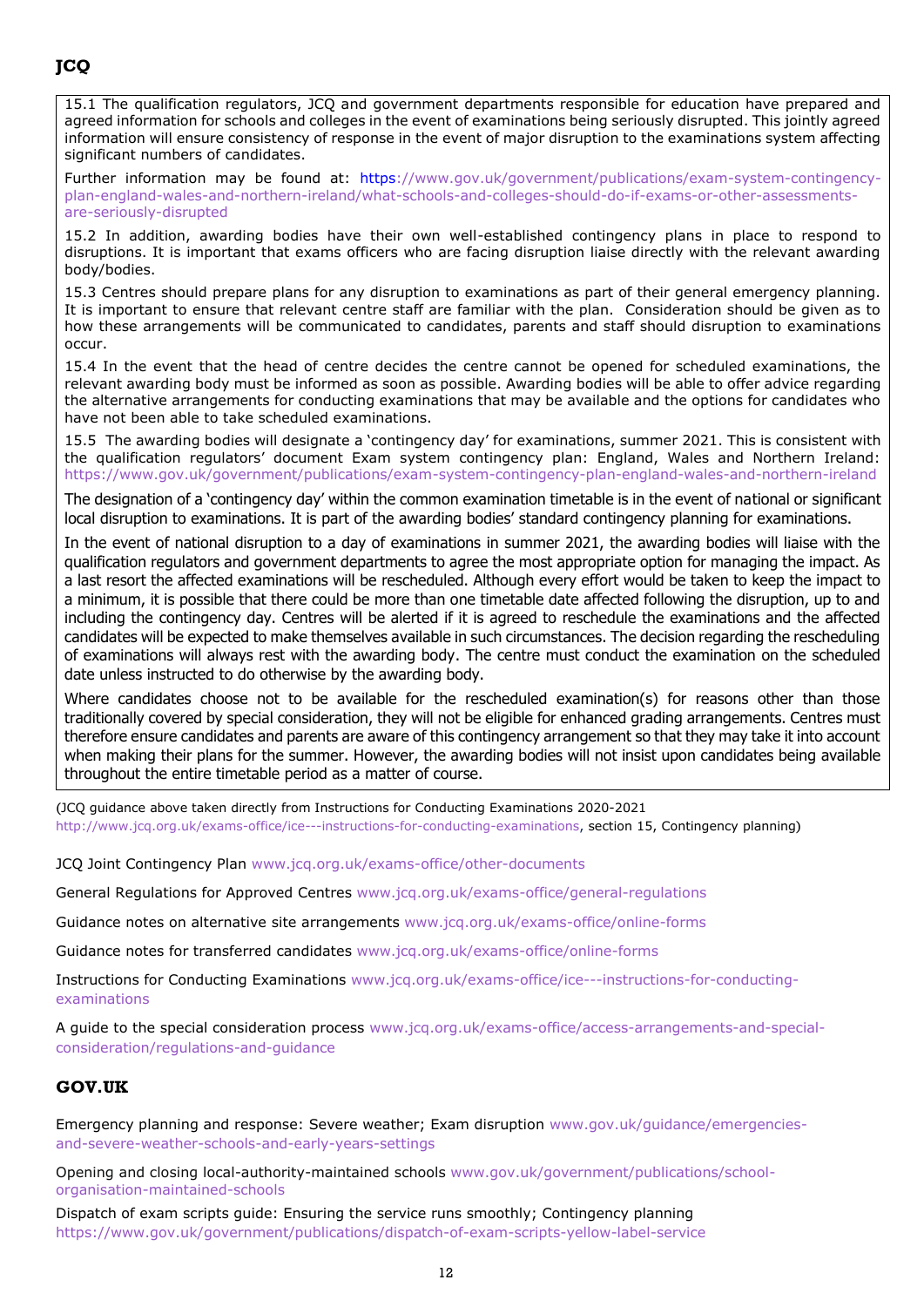#### <span id="page-12-0"></span>**Wales**

School closures – examinations [gov.wales/school-closures-examinations](https://gov.wales/school-closures-examinations)

Opening schools in extremely bad weather [gov.wales/opening-schools-extremely-bad-weather-guidance](https://gov.wales/opening-schools-extremely-bad-weather-guidance-schools)[schools](https://gov.wales/opening-schools-extremely-bad-weather-guidance-schools)

#### <span id="page-12-1"></span>**Northern Ireland**

Exceptional closure days [www.education-ni.gov.uk/articles/exceptional-closure-days](http://www.education-ni.gov.uk/articles/exceptional-closure-days)

Checklist for Principals when considering Opening or Closure of School [www.education](http://www.education-ni.gov.uk/publications/checklist-exceptional-closure-schools)[ni.gov.uk/publications/checklist-exceptional-closure-schools](http://www.education-ni.gov.uk/publications/checklist-exceptional-closure-schools)

School closures [www.nidirect.gov.uk/articles/school-closures](http://www.nidirect.gov.uk/articles/school-closures)

#### <span id="page-12-2"></span>**National Counter Terrorism Security Office**

Procedures for handling bomb threats [www.gov.uk/government/publications/bomb-threats](http://www.gov.uk/government/publications/bomb-threats-guidance/procedures-for-handling-bomb-threats)[guidance/procedures-for-handling-bomb-threats](http://www.gov.uk/government/publications/bomb-threats-guidance/procedures-for-handling-bomb-threats)